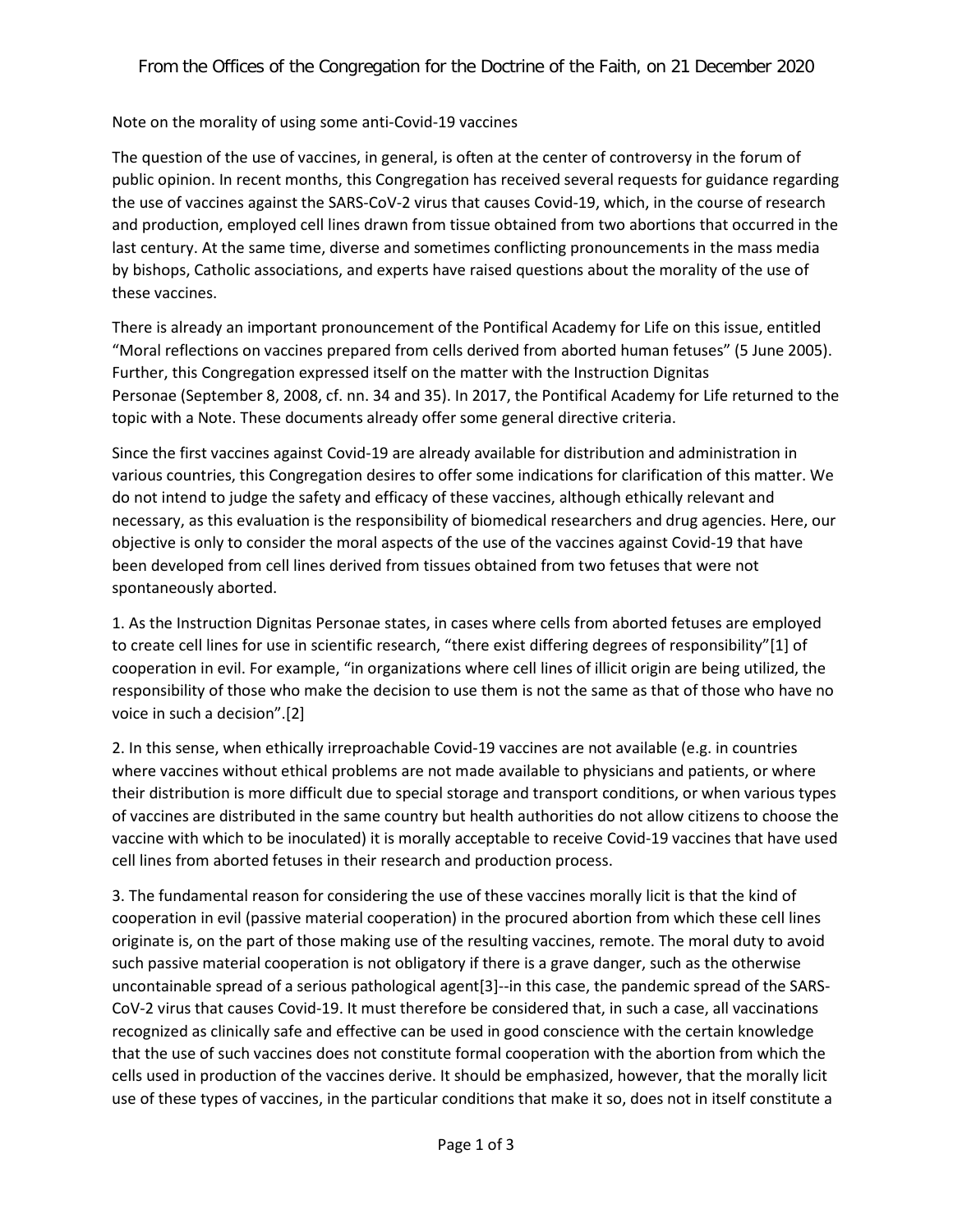legitimation, even indirect, of the practice of abortion, and necessarily assumes the opposition to this practice by those who make use of these vaccines.

4. In fact, the licit use of such vaccines does not and should not in any way imply that there is a moral endorsement of the use of cell lines proceeding from aborted fetuses.[4] Both pharmaceutical companies and governmental health agencies are therefore encouraged to produce, approve, distribute and offer ethically acceptable vaccines that do not create problems of conscience for either health care providers or the people to be vaccinated.

5. At the same time, practical reason makes evident that vaccination is not, as a rule, a moral obligation and that, therefore, it must be voluntary. In any case, from the ethical point of view, the morality of vaccination depends not only on the duty to protect one's own health, but also on the duty to pursue the common good. In the absence of other means to stop or even prevent the epidemic, the common good may recommend vaccination, especially to protect the weakest and most exposed. Those who, however, for reasons of conscience, refuse vaccines produced with cell lines from aborted fetuses, must do their utmost to avoid, by other prophylactic means and appropriate behavior, becoming vehicles for the transmission of the infectious agent. In particular, they must avoid any risk to the health of those who cannot be vaccinated for medical or other reasons, and who are the most vulnerable.

6. Finally, there is also a moral imperative for the pharmaceutical industry, governments and international organizations to ensure that vaccines, which are effective and safe from a medical point of view, as well as ethically acceptable, are also accessible to the poorest countries in a manner that is not costly for them. The lack of access to vaccines, otherwise, would become another sign of discrimination and injustice that condemns poor countries to continue living in health, economic and social poverty.[5]

The Sovereign Pontiff Francis, at the Audience granted to the undersigned Prefect of the Congregation for the Doctrine of the Faith, on 17 December 2020, examined the present Note and ordered its publication.

Rome, from the Offices of the Congregation for the Doctrine of the Faith, on 21 December 2020, Liturgical Memorial of Saint Peter Canisius.

| Luis F. Card. Ladaria, S.I. | + S.E. Mons. Giacomo Morandi    |
|-----------------------------|---------------------------------|
| Prefect                     | Titular Archbishop of Cerveteri |
|                             | Secretary                       |

<sup>[1]</sup> Congregation for the Doctrine of the Faith, Instruction Dignitas Personae (8th December 2008), n. 35; AAS (100), 884.

\_\_\_\_\_\_\_\_\_\_\_\_\_\_\_\_\_\_\_\_\_\_\_\_

[3] Cfr. Pontifical Academy for Life, "Moral reflections on vaccines prepared from cells derived from aborted human foetuses", 5th June 2005.

[4] Congregation for the Doctrine of the Faith, Instruct. Dignitas Personae, n. 35: "When the illicit action is endorsed by the laws which regulate healthcare and scientific research, it is necessary to distance oneself from the evil aspects of that system in order not to give the impression of a certain toleration or

<sup>[2]</sup> Ibid, 885.